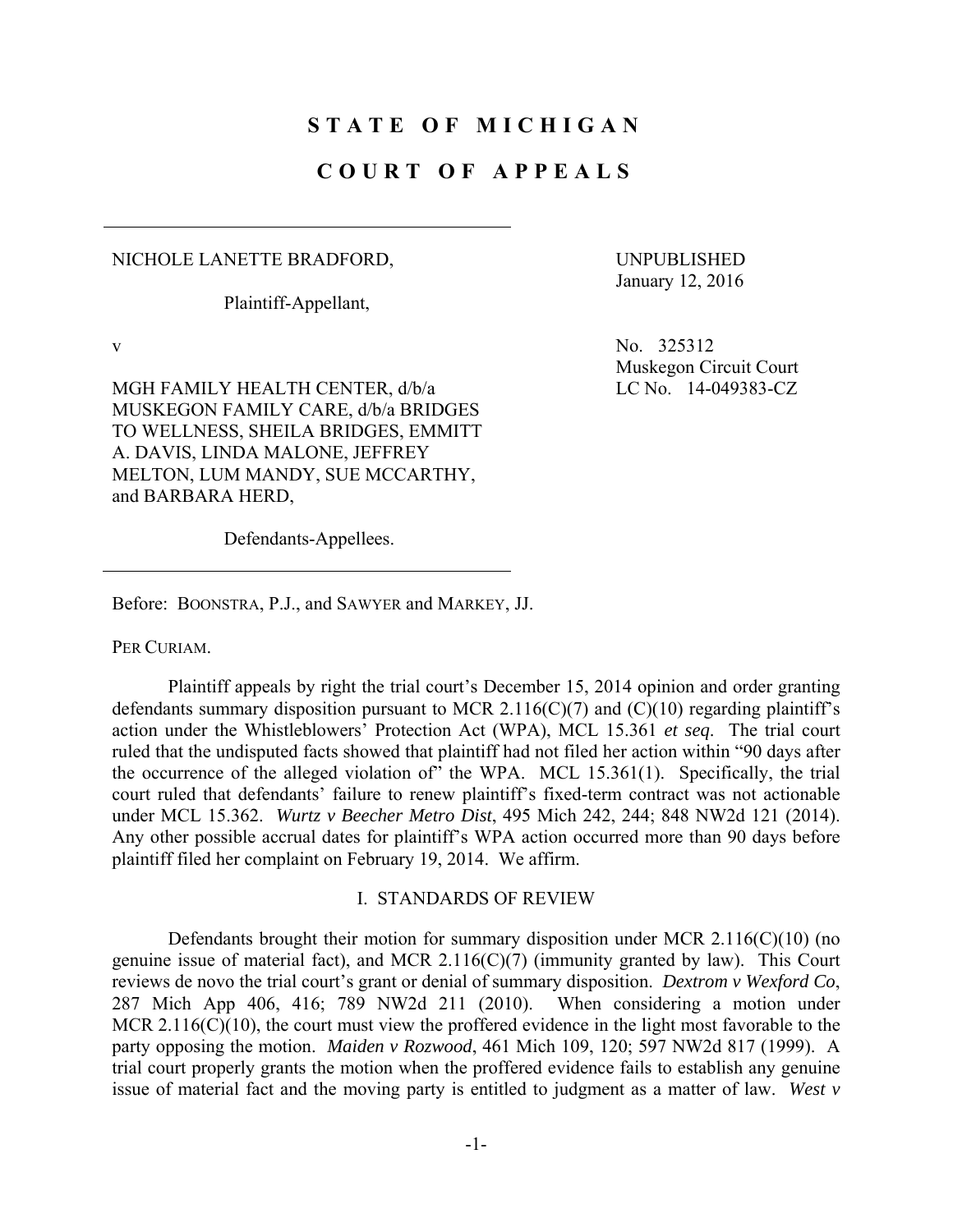*Gen Motors Corp*, 469 Mich 177, 183; 665 NW2d 468 (2003). "A genuine issue of material fact exists when the record, giving the benefit of reasonable doubt to the opposing party, leaves open an issue upon which reasonable minds might differ." *Id*.

 A party may be granted summary disposition under MCR 2.116(C)(7) when the undisputed material facts establish that the plaintiff's claim is barred by the pertinent statute of limitations. *Kincaid v Cardwell*, 300 Mich App 513, 522; 834 NW2d 122 (2013). When addressing such a motion, the trial court must accept as true the allegations of the complaint unless contradicted by the parties' documentary submissions. *Patterson v Kleiman*, 447 Mich 429, 434 n 6; 526 NW2d 879 (1994). Thus, although not required to do so, a party moving for summary disposition under MCR 2.116(C)(7) may support the motion with affidavits, depositions, admissions, or other admissible documentary evidence, which the reviewing court must consider. *Maiden*, 461 Mich at 119; MCR 2.116(G)(5). If no material facts are disputed, whether a plaintiff's claim is barred by the pertinent statute of limitations is a question of law for the court to determine. *Kincaid*, 300 Mich App at 523; *Dextrom*, 287 Mich App at 429.

 This Court also reviews de novo as a question of law whether evidence establishes a prima facie case under the WPA. *Roulston v Tendercare (Mich), Inc*, 239 Mich App 270, 278; 608 NW2d 525 (2000). Furthermore, the interpretation of clear contractual language is an issue of law reviewed de novo on appeal. *Klapp v United Ins Group Agency, Inc*, 468 Mich 459, 463; 663 NW2d 447 (2003).

#### II. DISCUSSION

 The trial court correctly ruled that the undisputed facts showed plaintiff did not file her action within "90 days after the occurrence of the alleged violation of" the WPA. MCL 15.361(1). Plaintiff's effort to distinguish *Wurtz*, 495 Mich 242 is unavailing; therefore, the trial court correctly ruled that defendants' failure to renew plaintiff's fixed-term contract was not a "discharge" actionable under MCL 15.362. The only other timeframe during which defendants could have committed prohibited acts of discharge, threats, or discrimination against plaintiff because of her protected activity occurred on or before October 14, 2014, when defendants notified plaintiff that she should no longer report to work and that her contract would not be renewed. Because these acts occurred more than 90 days before plaintiff filed her complaint on February 19, 2014, the trial court properly granted defendants summary disposition.

 "The WPA provides a remedy for an employee who suffers retaliation for reporting or planning to report a suspected violation of a law, regulation, or rule to a public body." *Anzaldua v Neogen Corp*, 292 Mich App 626, 630; 808 NW2d 804 (2011). Specifically, the WPA provides:

 An employer shall not *discharge*, *threaten*, or otherwise *discriminate* against an employee regarding the employee's compensation, terms, conditions, location, or privileges of employment because the employee, or a person acting on behalf of the employee, reports or is about to report, verbally or in writing, a violation or a suspected violation of a law or regulation or rule promulgated pursuant to law of this state, a political subdivision of this state, or the United States to a public body, unless the employee knows that the report is false, or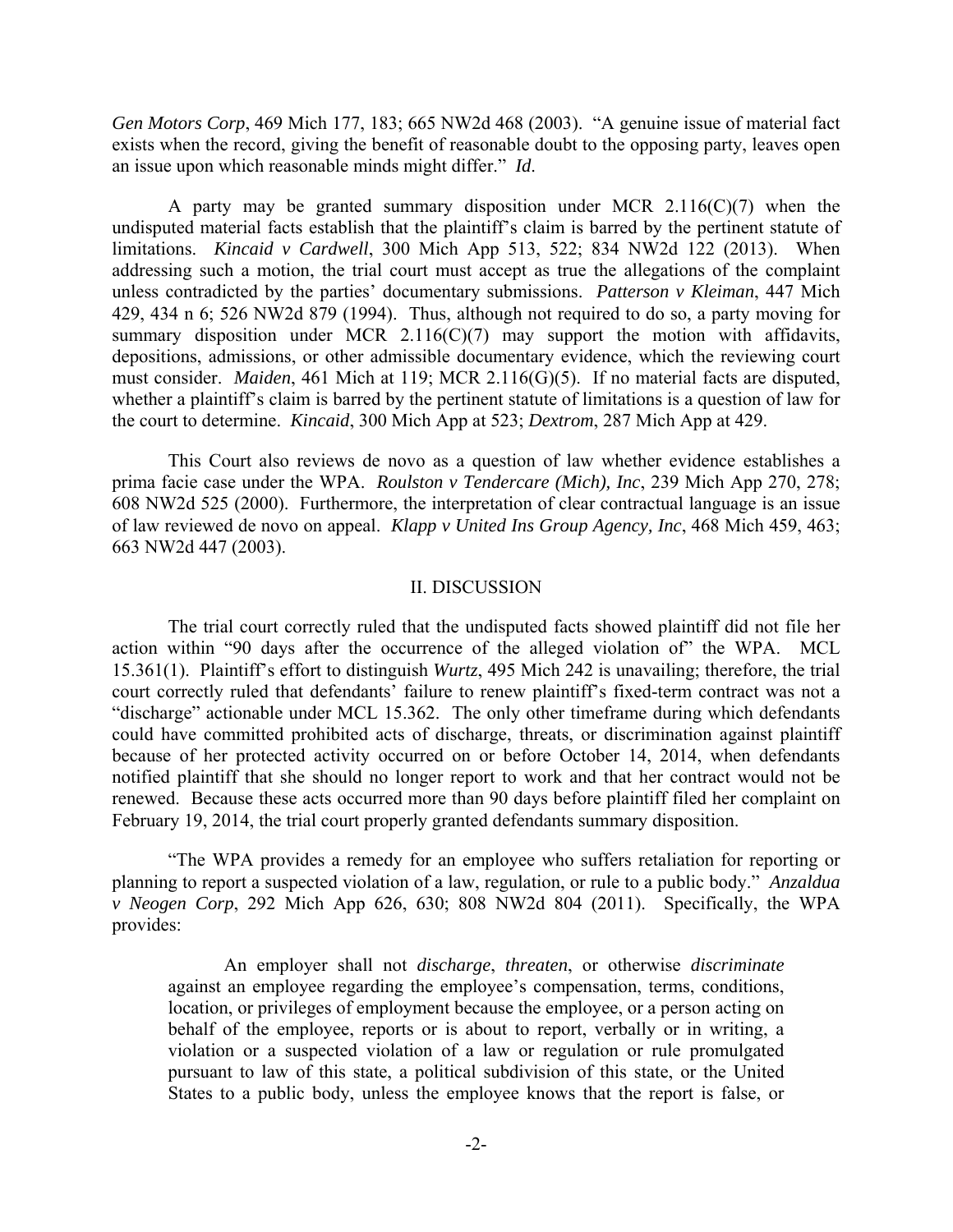because an employee is requested by a public body to participate in an investigation, hearing, or inquiry held by that public body, or a court action. [MCL 15.362 (emphasis added).]

This statutory language sets forth three elements that a plaintiff must establish to create a prima facie case for relief under the WPA:

 (1) The employee was engaged in one of the protected activities listed in [MCL 15.362].

 (2) [T]he employee was discharged, threatened, or otherwise discriminated against regarding his or her compensation, terms, conditions, location, or privileges of employment.

 (3) A causal connection exists between the employee's protected activity and the employer's act of discharging, threatening, or otherwise discriminating against the employee. [*Wurtz*, 495 Mich at 251-252 (citations and footnotes omitted); see also *Anzaldua*, 292 Mich App at 630-631.]

 An action for relief under the WPA must be promptly filed "within 90 days after the occurrence of the alleged violation of this act." MCL 15.361(1). Under the plain language of the statute, an action under for violation of the WPA accrues when the retaliatory or discriminatory acts occur. *Joliet v Pitoniak*, 475 Mich 30, 32, 40-41; 715 NW2d 60 (2006). This is consistent with the general rule regarding statutes of limitations that a "claim accrues at the time the wrong upon which the claim is based was done regardless of the time when damage results." MCL 600.5827; see *Joliet*, 475 Mich at 36, 41. When an employee alleges in an action that because of engaging in protected activity an employer discharged, threatened, or otherwise discriminated against the employee, but the alleged acts of discrimination occurred outside 90 days preceding the filing of the complaint, the trial court properly dismisses the complaint on a motion for summary disposition under MCR 2.116(C)(7). *Anzaldua*, 292 Mich App at 636.

 In this case, it is undisputed that plaintiff engaged in protected activity and that her employer suspended her from employment with full pay and benefits on October 10, 2013. It is also undisputed that plaintiff's employer notified plaintiff on October 14, 2013 that her contract, expiring on December 1, 2013, would not be renewed. Plaintiff argues that not renewing her contract was a "discharge" that the WPA prohibits so that she timely filed her complaint on February 19, 2014. Plaintiff's argument fails because there is also no dispute that plaintiff was employed under a written, fixed-term contract of employment that expired on December 1, 2013. While the employment contract contained a clause that permitted it to "be renewed for additional periods by written agreement of the parties," it was not. Our Supreme Court in *Wurtz* held "that the WPA, by its express language, has no application in the hiring context. Thus, the WPA does not apply when an employer declines to renew a contract employee's contract." *Wurtz*, 495 Mich at 249. The failure to renew a fixed-term employment contract is simply not among the specific acts the WPA prohibits. *Id*. at 251 n 14. While the WPA does protect an employee *while* working under a fixed-term contract from employer retaliation because of engaging in protected activity, "the WPA does not apply to decisions regarding contract renewal." *Id*. at 256. Plaintiff's efforts to distinguish *Wurtz* fail.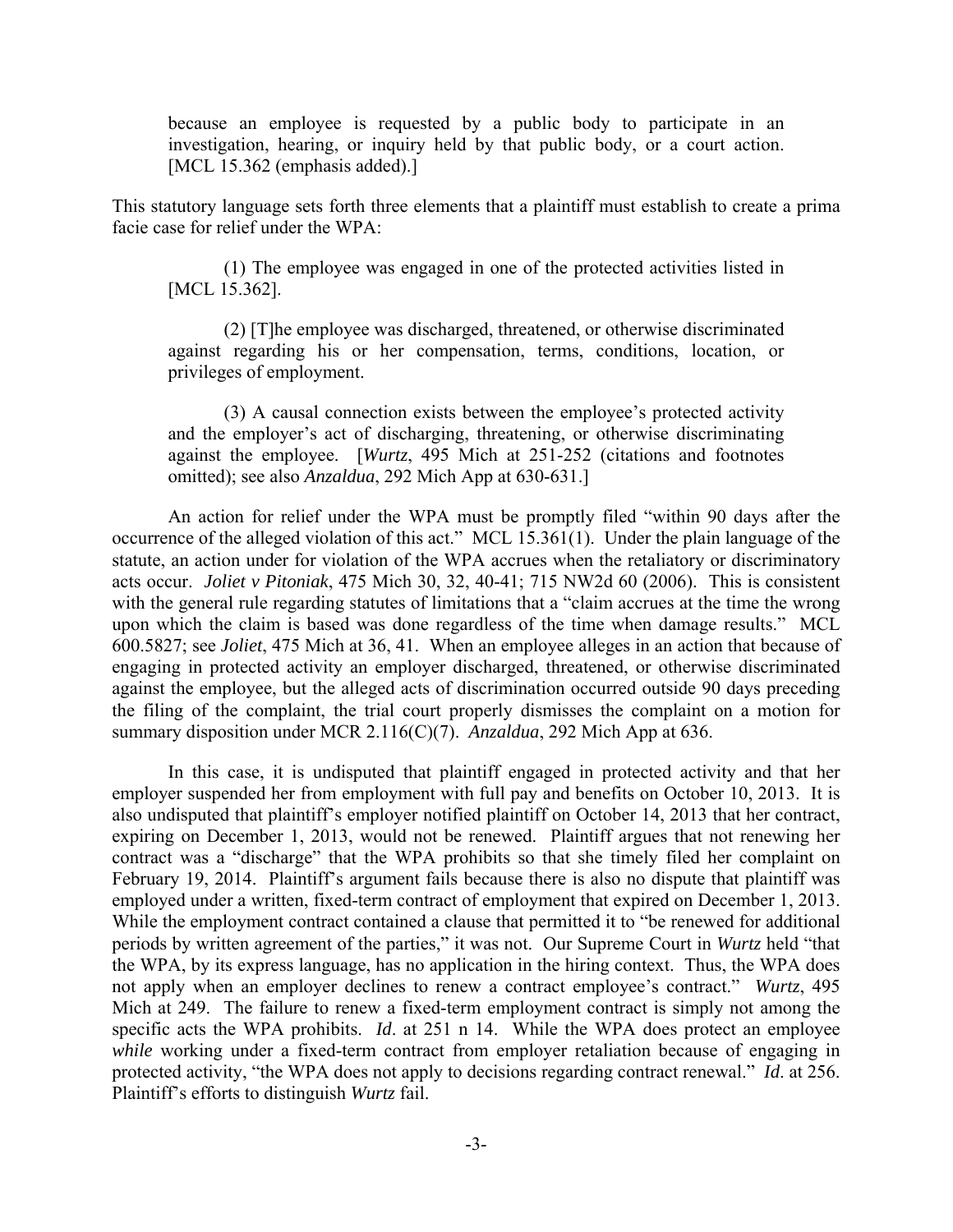First, plaintiff argues that she was discharged on December 1, 2013 because that was the date her salary and benefits ended and, under her theory of the case, her economic damages began. But this fact does not distinguish her case from that of *Wurtz* or any other case where a fixed-term employment contract is not renewed. Moreover, her cause of action accrues when the alleged acts of discrimination occur, not when damages may result. *Joliet*, 475 Mich at 36, 41; MCL 15.361(1). In this case, plaintiff was suspended on October 10, 2013, and defendants decided and notified plaintiff her contract would not be renewed on October 14, 2013. These acts occurred more than 90 days before plaintiff filed her complaint.

 Next, plaintiff argues that this case is distinguished from *Wurtz* because in *Wurtz* the fixed-term contract did not contain a provision regarding its renewal, but in this case, plaintiff's contract contained a provision providing that the agreement "*may be renewed* for additional periods by written agreement of the parties." (Emphasis added). The *Wurtz* Court made the following observation in a footnote: "Wurtz's contract did not contain any renewal clause imposing some obligation or duty on the employer to act. Thus, we need not address the effect that such a clause would have on our analysis." *Wurtz*, 495 Mich at 258 n 32. Nothing in the plain language of the renewal clause in plaintiff's contract imposes an "obligation or duty on [defendants] to act." *Id*.; *Burkhardt v Bailey*, 260 Mich App 636, 656-657; 680 NW2d 453 (2004) (an unambiguous contract must be enforced according to its plain terms, not on the basis of a party's perceived reasonable expectations). That the parties for numerous years had annually mutually agreed to renew plaintiff's contract for an additional fixed one-year term does not alter the terms of the contract itself. *Id*. This is particularly true in this case because the contract contained an integration clause that renders irrelevant the parties' past decisions to renew prior contracts.<sup>1</sup> Northern Warehousing, Inc v Dept of Ed, 475 Mich 859; 714 NW2d 287 (2006); *Ditzik v Schaffer Lumber Co*, 139 Mich App 81, 88-89; 360 NW2d 81 (1984) (A binding agreement with an integration clause supersedes inconsistent terms of prior agreements and previous negotiations; the parties "prior course of performance cannot alter the clear and unambiguous language of [a] contract").

 Third, plaintiff argues that the holding of *Wurtz* does not apply to her case because she was an at-will employee. Plaintiff's effort to distinguish *Wurtz* on this basis also fails. The *Wurtz*, Court noted that its "holding also has no bearing on at-will employees." *Wurtz*, 495 Mich at 256. The Court explained that although "an at-will employee cannot maintain any expectation of future employment, the employment continues indefinitely absent any action from the employer." *Id*., citing *McNeil v Charlevoix Co*, 484 Mich 69, 86; 772 NW2d 18 (2009). Thus, in contrast to a fixed-term contract employee, "an at-will employee does not need to reapply for the job for the employment to continue beyond a certain date. Once hired, an at-will employee will not later find himself or herself in the same position as a new applicant." *Wurtz*, 495 Mich

<u>.</u>

<sup>&</sup>lt;sup>1</sup> Paragraph 12 of the contract provides: "This Agreement contains the complete and exclusive understanding of the parties with respect to PA's employment with MFC. This Agreement supersedes all other agreements between the parties with respect to the subject matter. Furthermore, all policy statement[s], manuals or documents issued by MFC shall be interpreted in a manner consistent with this Agreement."